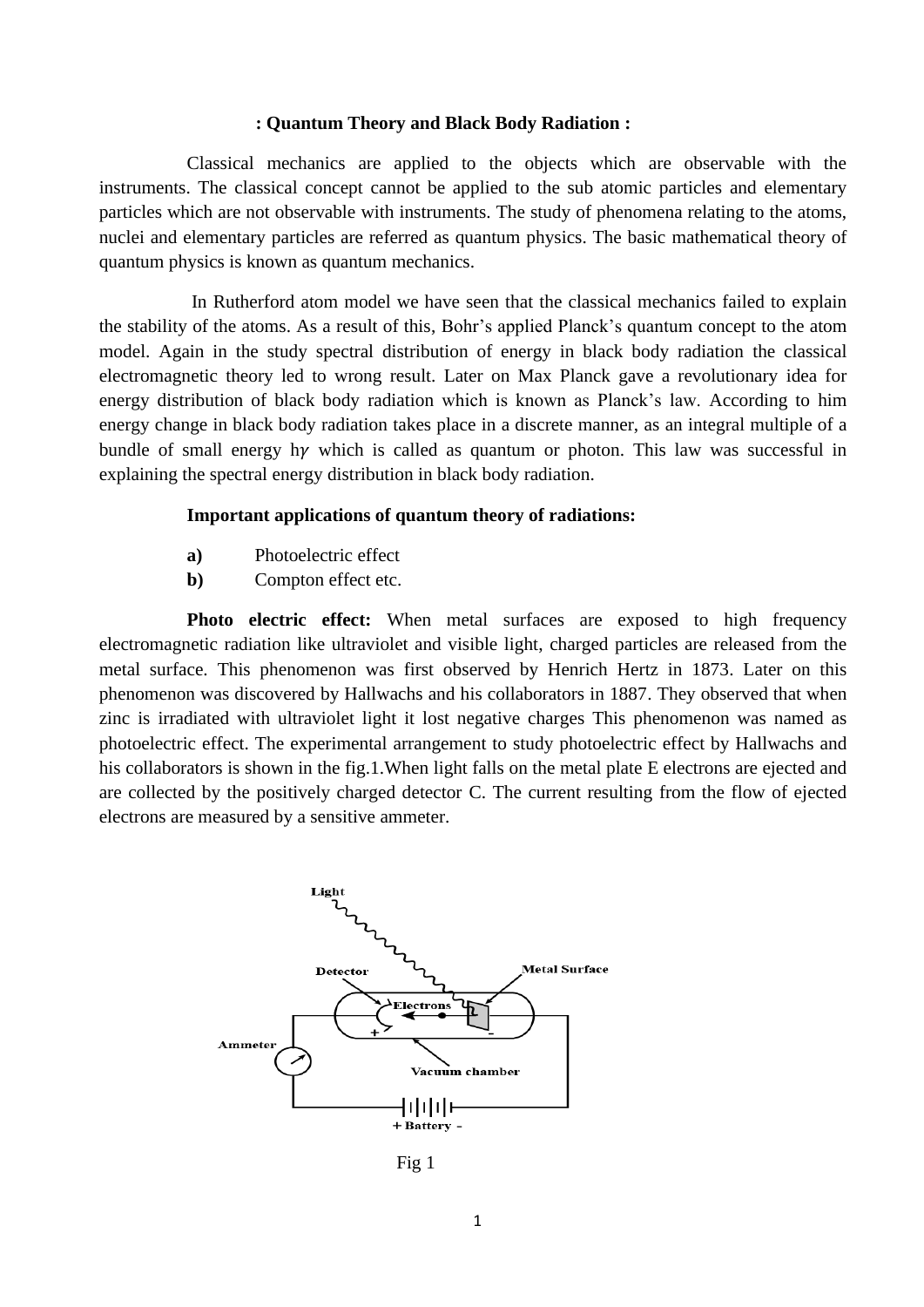**i) Variation of current with intensity of light**: Initially the collector C is kept highly positive. When the light falls on metal surface the electron are ejected from the surface. The rate of electrons emission is proportional to the intensity of light used. Greater the intensity of the light greater the numbers of electrons ejected and hence stronger the current that results. fig2



**ii) Variation of velocity and hence kinetic energy of electrons with intensity of**  light: Whatever be the intensity of the incident light used, the velocity and kinetic energy of the emission electrons remain the same, provided the frequency of the incident light remains the same.

**iii) Variation of current with negative potential:** When C is made negative with respect to metal surface E, the electrons move in a retarding electric field. It is observed that current decreases rapidly and vanishes at  $V = -V_0$ . If intensity of the incident light is increased the current increases in positive potential region but again becomes zero at  $V = -V_0$ . The potential Vo is called as stopping potential for that particular frequency. At potential Vo, the electron from E just fail to reach C, so photoelectric current is zero. As the potential at C is made more and more negative, the fastest electron will be prevented from reaching C. The magnitude of stopping potential Vo increases linearly with frequency of the light used.



Fig3

**iv) Variation of maximum velocity and kinetic energy of the electrons with frequency of the incident light:** The maximum velocity and kinetic energy of the ejected photoelectrons is directly proportional to the frequency of the incident light. However there exists a minimum frequency which varies with the nature of the emitter which is called as threshold frequency. Below the threshold frequency, no electrons are emitted from the metal surface.

**Conclusions**: This effect cannot be explained on the basis of electromagnetic theory of light. According to electromagnetic theory of radiation the more intense light radiation having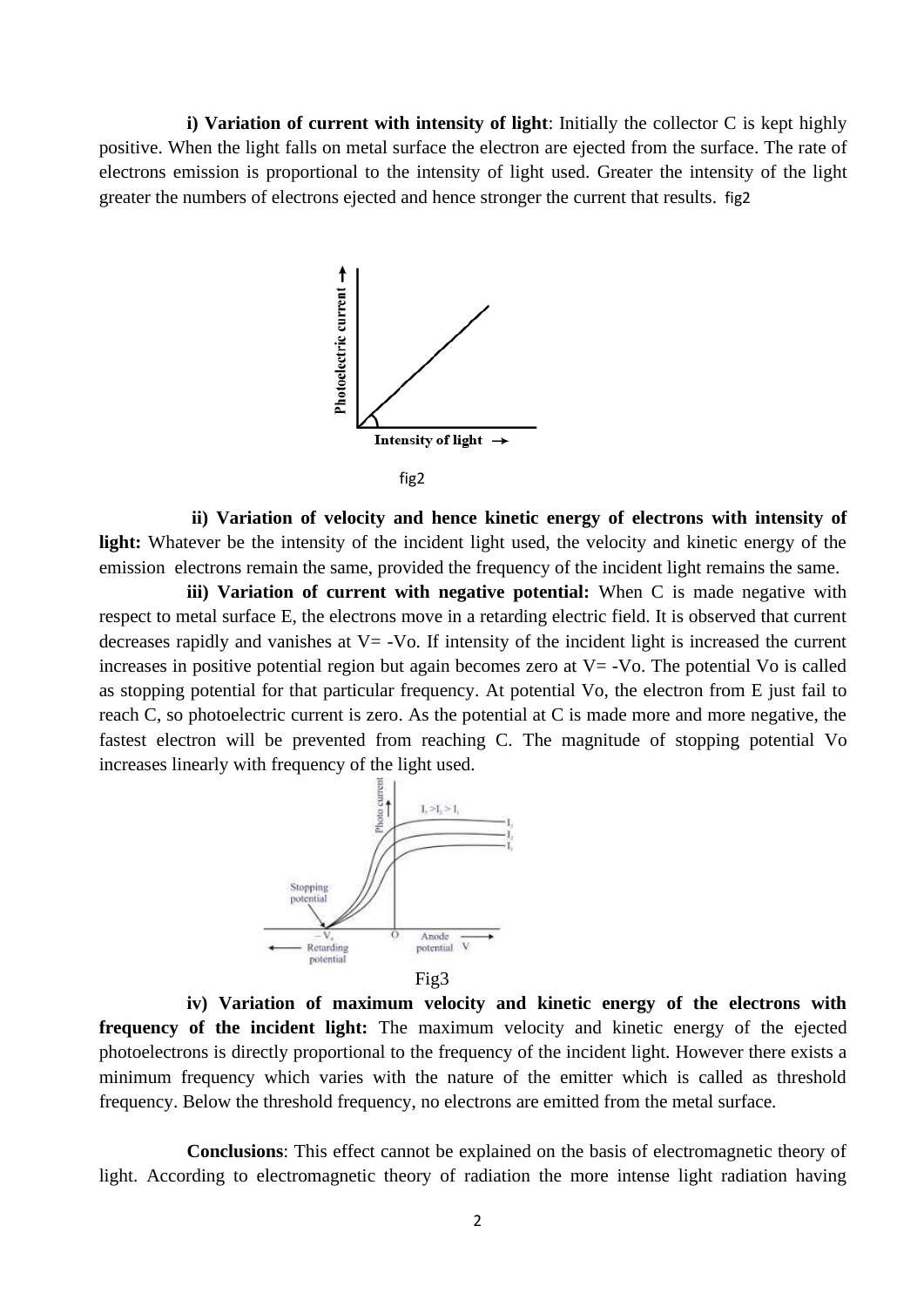stronger electric field, would produce more energetic electron. Also the existence of threshold frequency is difficult to explain. Later on it was left to Albert Einstein to propose an entirely different explanation to this problem.

**Einstein's theory of photo electric effect:** To explain this effect Einstein in 1905 proposed an entirely different explanation on the basis of Plank's quantum hypothesis. According to him, monochromatic light of frequency  $\gamma$  consists of photons of energy

## **E==** h ...........................................(1)

Which moves with velocity of light. When such a photon strikes an atom it gives up its energy completely to an orbital electron. This energy may be sufficient to release the electron from the metal surface. If the minimum work to be done to release the electron from the metal surface is Wo, when a photon of energy  $h\gamma$  strikes the atom then the remaining energy  $h\gamma$  – Wo is available in imparting kinetic energy to the photoelectron. If m is the mass and  $Vmax$  is the maximum velocity of the photoelectron, then

 <sup>2</sup> <sup>1</sup>2= ℎ – Wo ...........................(2)

This is known as Einstein's Photoelectric equation

If Vo be the stopping potential, then

 <sup>2</sup> <sup>1</sup>2= eVo ...............................(3)

So comparing equations (2)  $\&$  (3) we get

$$
eV_0 = hy - W_0
$$
  
 
$$
V_0 = \frac{h}{e}\gamma - \frac{W_0}{e}
$$
 ....... (4)

Which shows that stopping potential is linear function of frequency of the incident radiation. The photon with threshold frequency impart just enough energy to eject an electron from the metal surface with zero velocity, so

Wo = h° ....................................(5)

When the experimental data relating to maximum kinetic energy of the photoelectrons are plotted against the frequency of the incident radiation then a straight line is obtained as shown in fig 2, which cut the frequency axis at  $\gamma$ . The Einstein's equation is sometimes written as

2 <sup>1</sup>2= ℎ( – ° ).....................(6)

When  $\gamma$  is less than  $\gamma_0$ ,  $\frac{1}{2} m V max^2$  will be negative, which means that no photoelectrons will be ejected.  $\gamma$  is called as threshold frequency which value varies from substance to substance. The quantity  $h\gamma$  is called as photoelectric work function which is equal to the work to be done to extract an electron from the bondage of the emitter.



Fig4